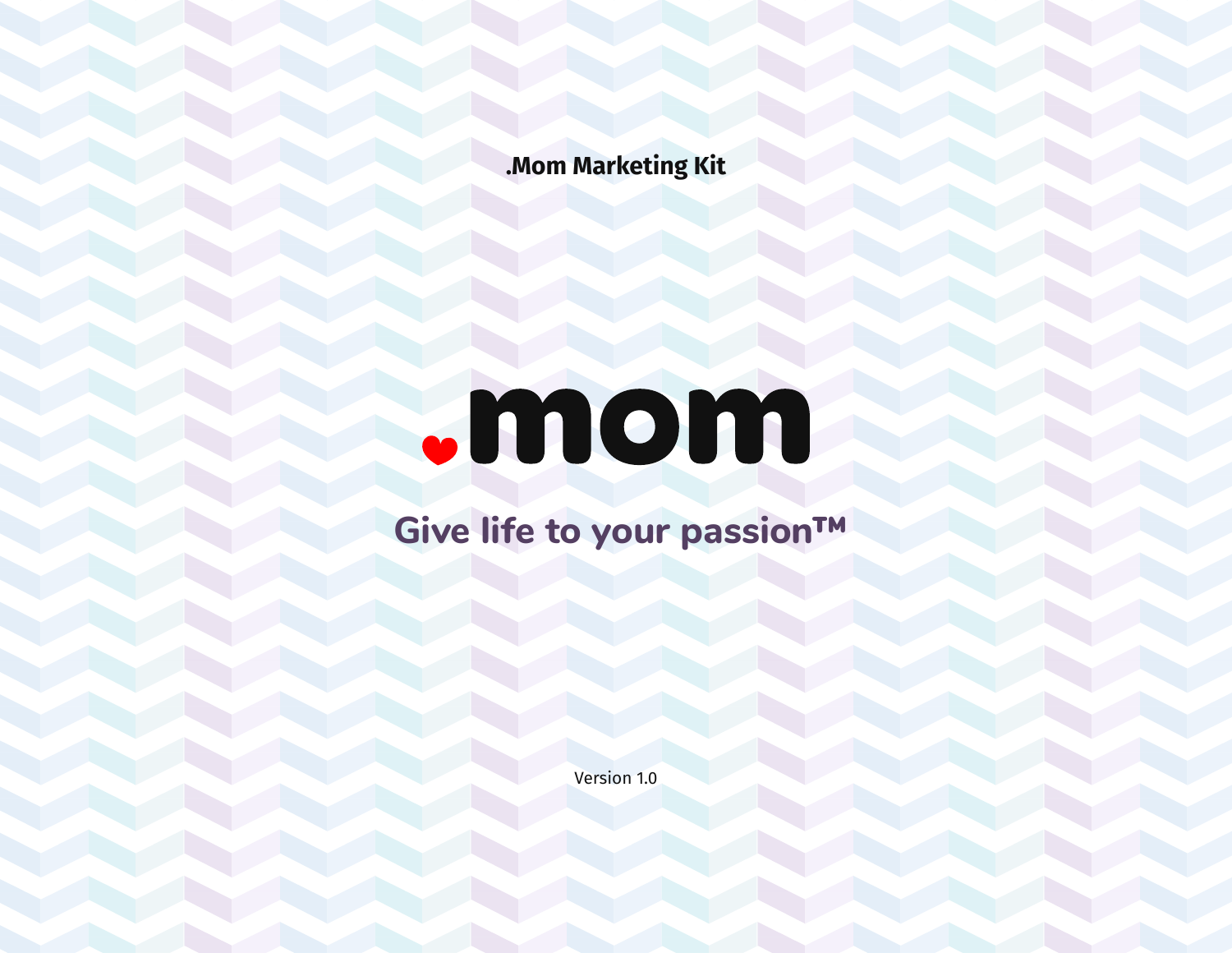## **Introduction**

Meet .Mom – the domain name made to nurture your online presence. Welcoming and warm, the .Mom domain is for anyone launching a website that attracts parents and family members of all types.

To encourage .Mom customer attachment & add-on product bundling, please use this dedicated marketing kit. This kit includes:

- **Logo & Brand Guidelines [3](#page-2-0)**
- **Landing Page Content [8](#page-7-0)**
- **Top 5 Ways to Use .Mom [9](#page-8-0)**
- **Email Content [10](#page-9-0)**

Use this kit to build up your marketing of .Mom domains. Send questions or feedback to hello@gen.xyz, we look forward to hearing from you.

### **The XYZ Team**

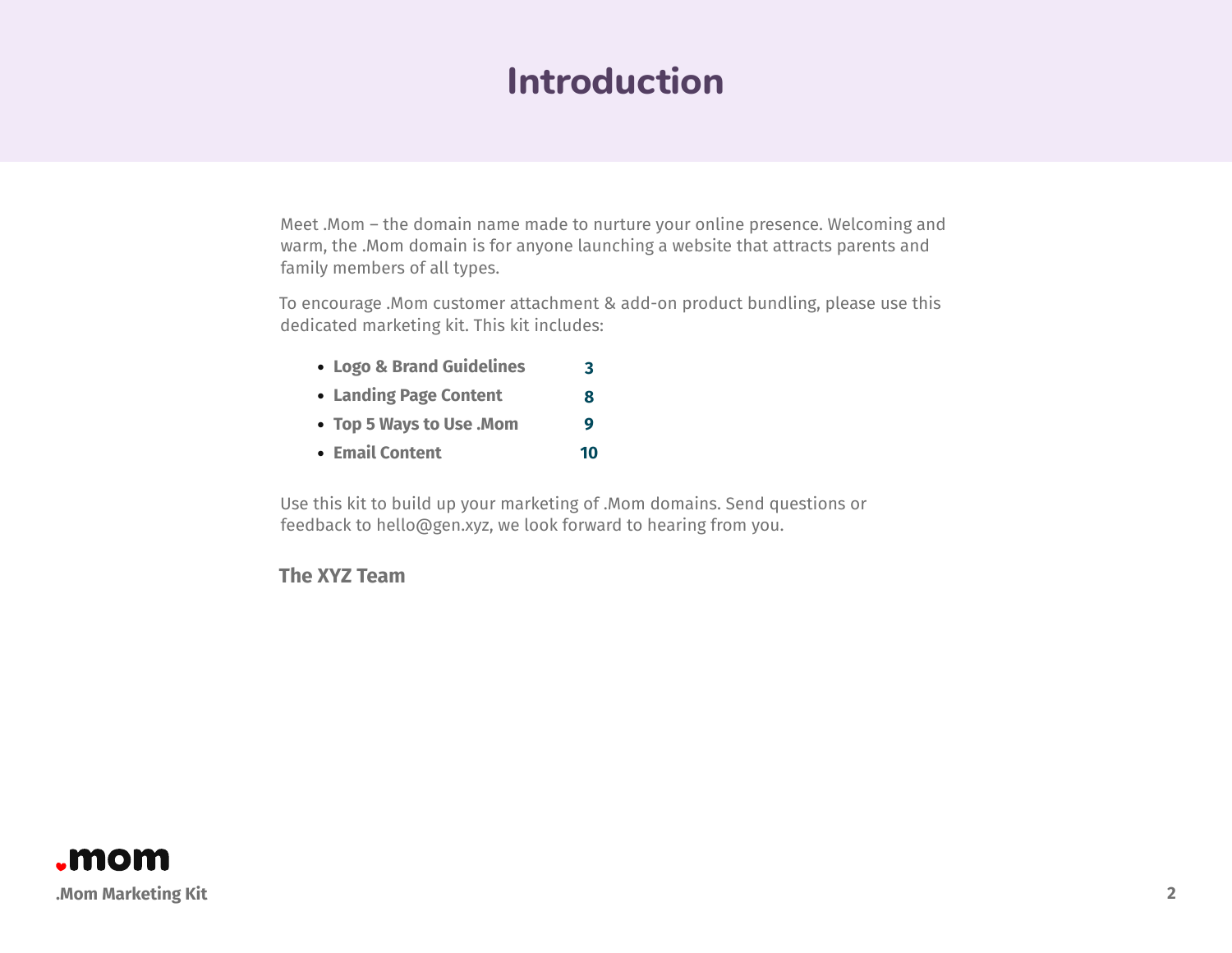## <span id="page-2-0"></span>**Logo**

The logomark of the .Mom **Primary Logo** uses Black (#111111) and Red (#FF0000).

# **Mom**

**Primary Logo**



**.Mom Marketing Kit 3** [Download logos at](https://nic.mom/files) nic.mom/files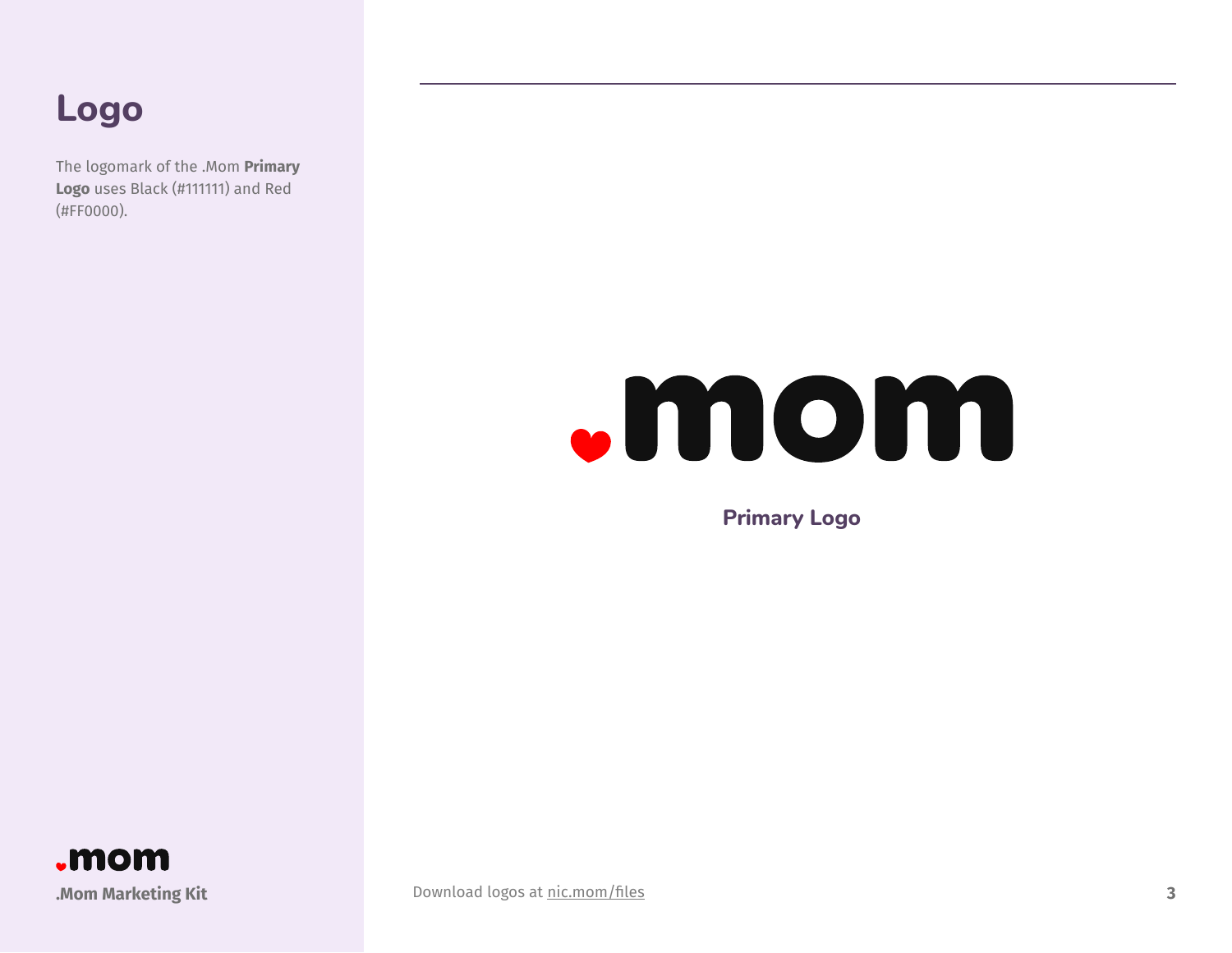## **Logo Usage**

Prioritize use of the **Primary Logo** in full color whenever possible.

Always ensure that there is sufficient contrast between the logo and the background.

Maintain a **comfortable amount of clearspace** around logos at all times.



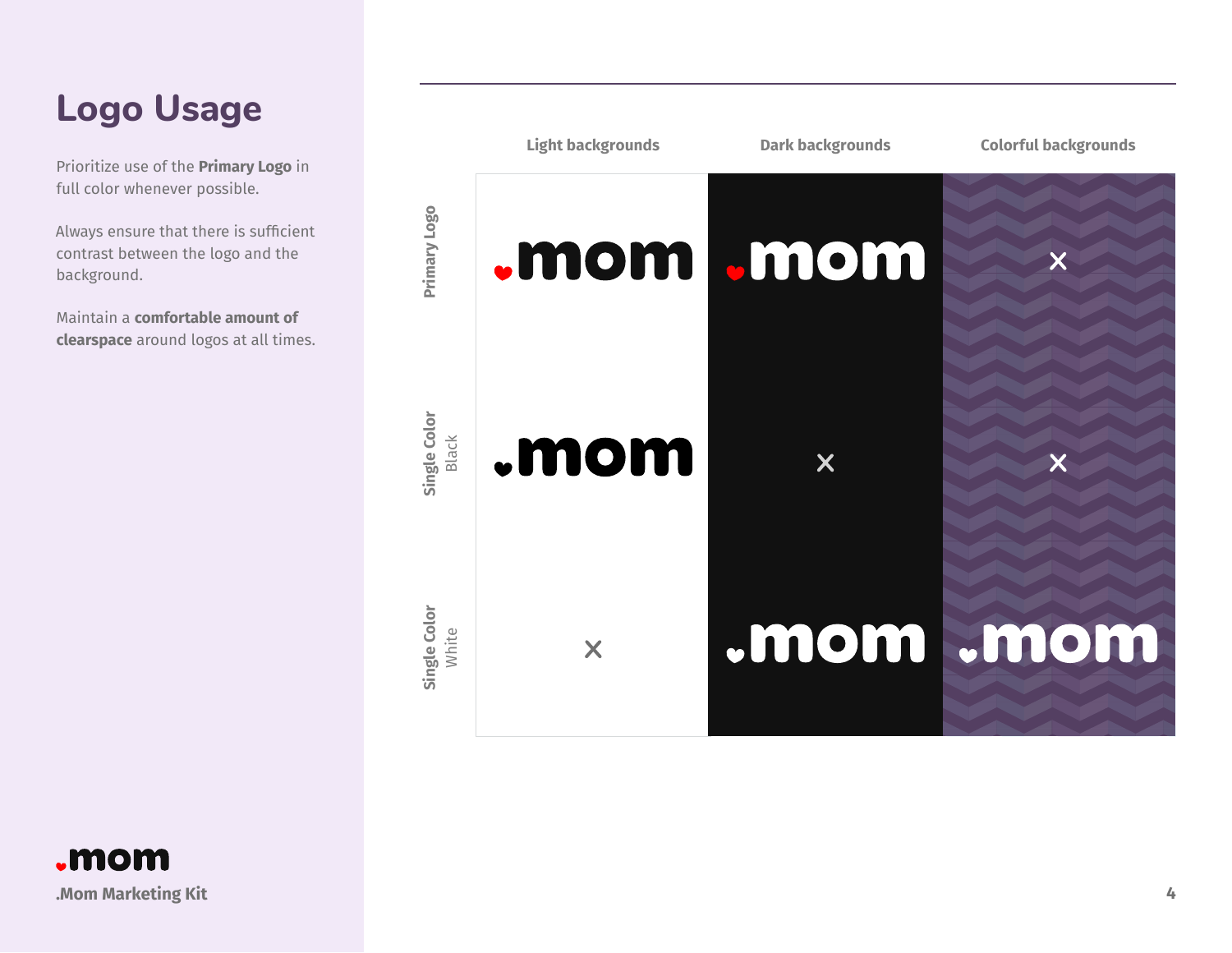## **Logo Usage**

These **unacceptable logo usage** examples break branding standards and/or defy formal design principles.

Use the files we provide in our logo package to avoid these problems: https://nic.mom/files

## **Unacceptable logo usage**

**.mom** 

### **X Problem: Wrong colors**

Use only approved brand colors as specified in these Design Guidelines.



#### **X Problem: Insufficient clearspace**

Provide sufficient clearspace around logo to ensure it does not collide or appear to be apart of other artwork.



#### **X Problem: Logo is illegible on this background**

Use the correct logo colorings to ensure sufficient color contrast as required by these Design Guidelines.



#### **X Problem: Logo is modified**

Do not alter the logo design aside from scaling the logo proportionally.

**X Problem: Logo uses incorrect font**

Do not alter the logo or font.



#### **X Problem: Outdated branding**

Use only the official logos found at: https://nic.mom/files

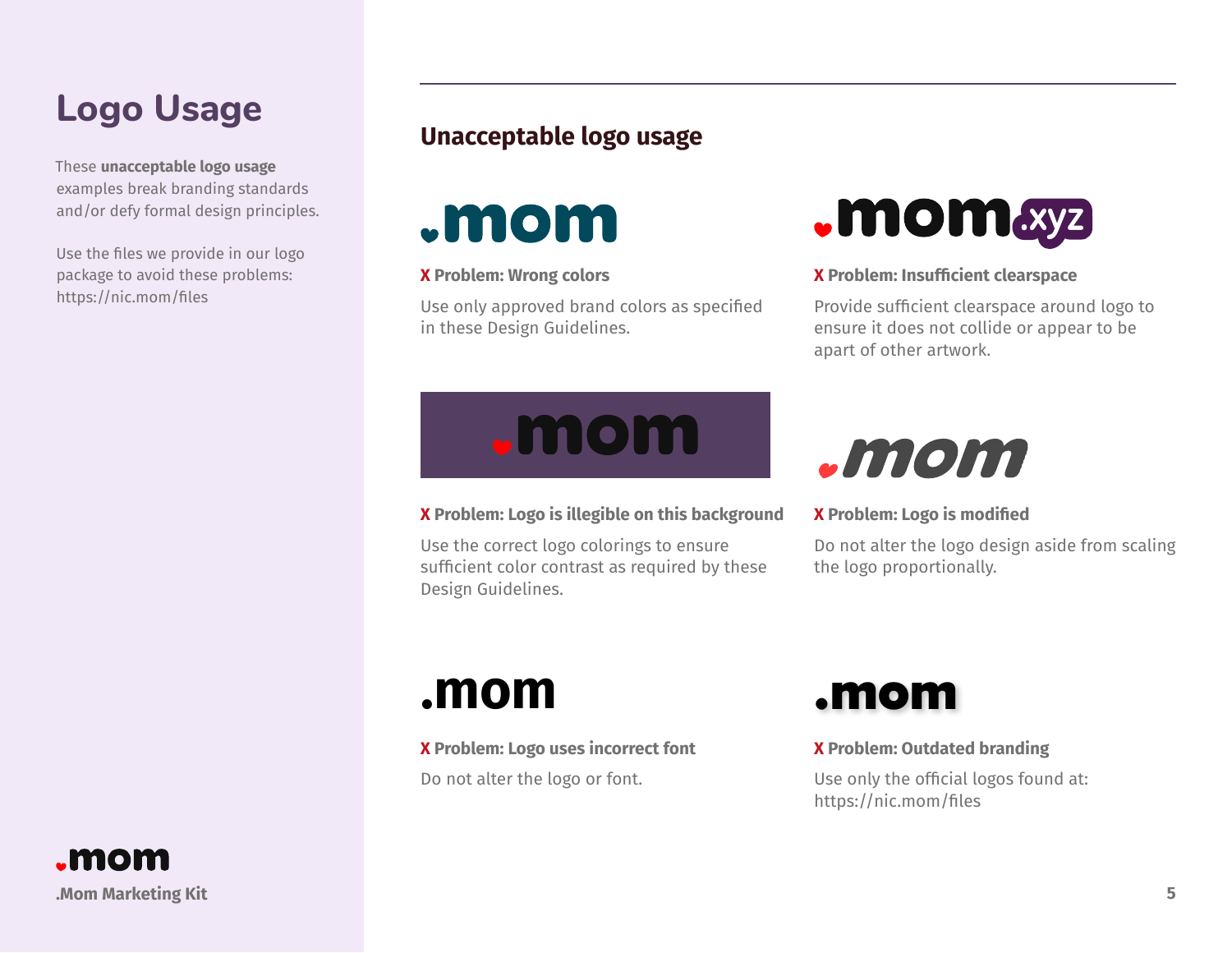## **Brand Colors**

Marketing materials should use these primary and neutral colors.

## **Primary Palette**

Tints & Shades

| <b>Purple</b>                  | <b>Teal</b>                  | <b>Red</b> |
|--------------------------------|------------------------------|------------|
| #543F62                        | #02495C                      | #EC1B04    |
| <b>Light Purple</b><br>#F2E9F8 | <b>Light Blue</b><br>#DBEDF2 |            |

## **Neutral Palette**

Tints & Shades

| #111111<br>#717171 | #D3D3D3 | #F7F7F7 | #FFFFFF |
|--------------------|---------|---------|---------|
|--------------------|---------|---------|---------|

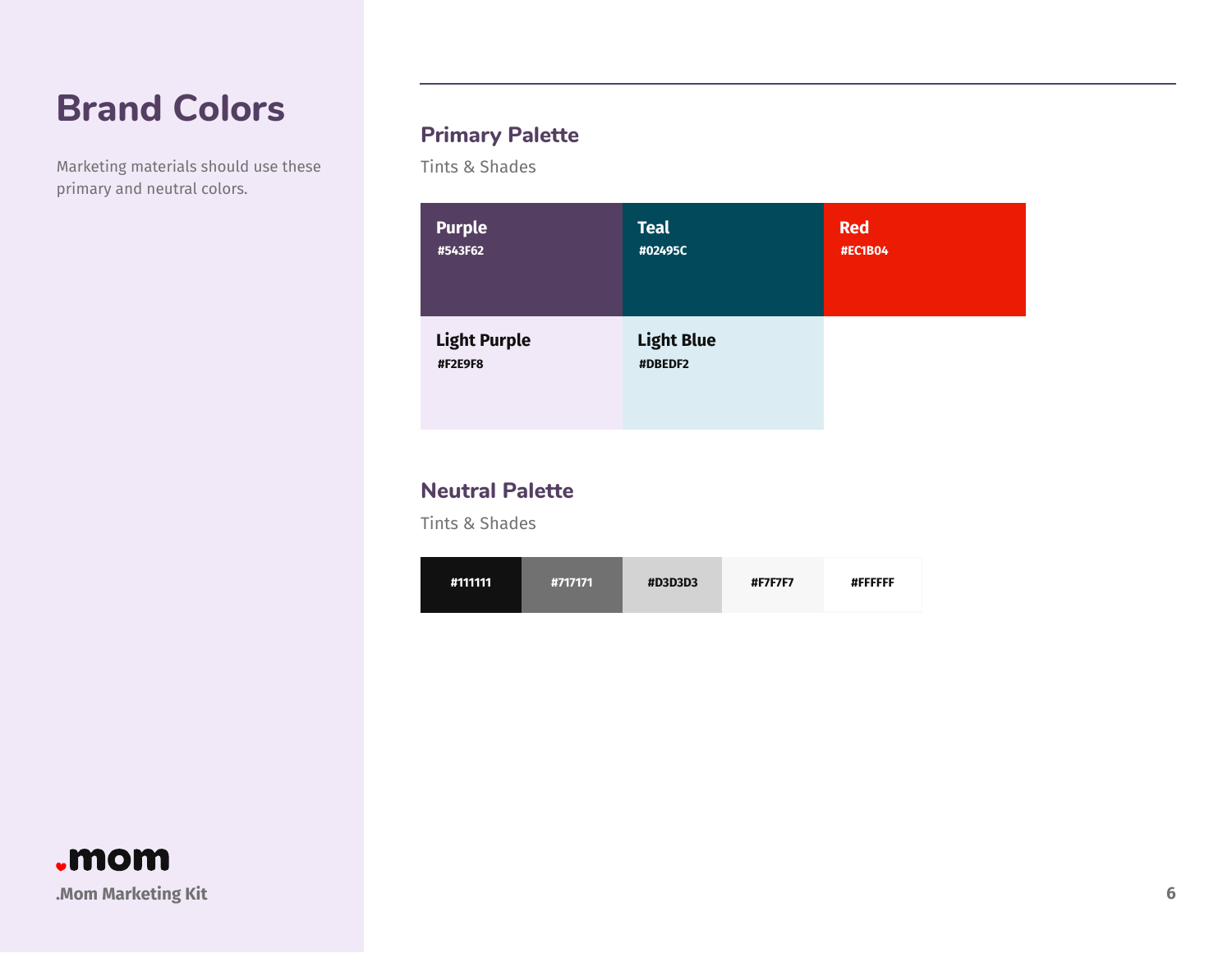## **Fonts**

Use **Nunito Extra Bold** for main headings.

Use **Fira Sans Bold** for all other headings.

Use **Fira Sans Regular** only for body paragraphs.

## **The quick brown fox jumps over the lazy dog. Nunito Extra Bold**

**The quick brown fox jumps over the lazy dog. Fira Sans Bold**

## **Fira Sans Regular**

Lorem ipsum dolor sit amet, consectetur adipiscing eli. Aenean nisl nunc, mattis vel facilisis sed (Link), finibus eu tortor. Aliquam laoreet nunc vulputate diam ornare eleifend. Nunc sed nunc lacus. Nam rhoncus hendrerit nisi, id ultrices sapien vulputate sit amet. Pellentesque non lorem non ante tempus luctus id eget felis. Nulla a mollis ipsum.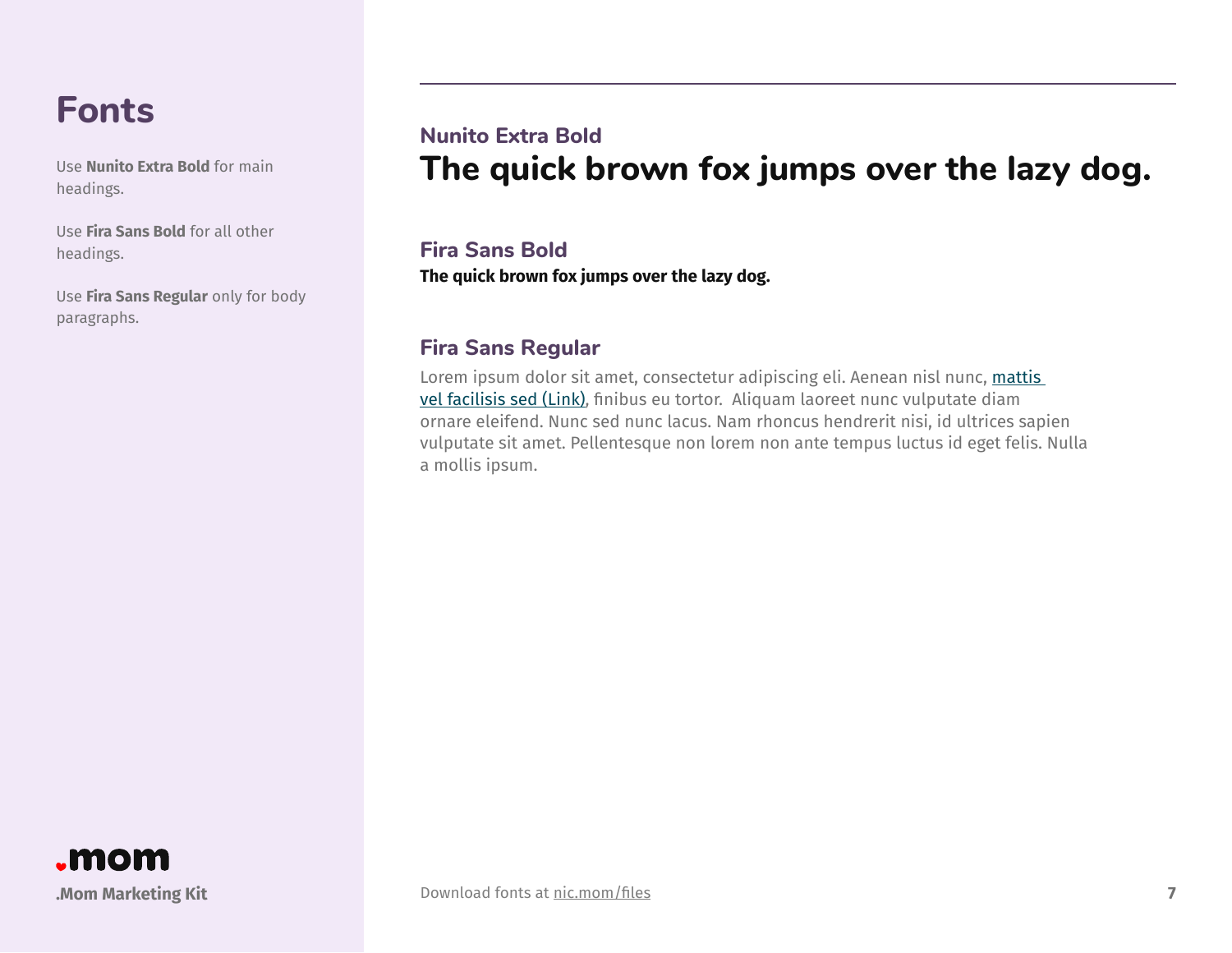## <span id="page-7-0"></span>**Landing Page Content**

#### **Main Tagline:**

Give life to your passion™

#### **Website:**

https://xyz.mom

## **Raise your online presence with .Mom**

Attract parents and family members of all types with the .Mom domain name. The .Mom domain is for anyone looking to adopt a domain their audience can trust, from launching brands for mothers, companies owned and operated by amazing mothers, blogging parenting tips and tricks, to creating a community of rockstar parents online.

### **The .Mom domain is perfect for:**

- Every mom starting a business online
- Parenting blogs and publications
- Products and services geared towards Moms
- Caregiving companies
- Family albums online
- Motherhood leaders and mentors
- Parenting clubs and organizations

Proudly establish your mother-lead business online with **www.YourBrand.Mom** or **www.YourName.Mom**.

Share your parenting advice on **www.YourName.Mom** or **www.YourBlog.Mom**.

Use keyword-rich **www.YourType.Mom** or **www.YourSpecialty.Mom** to match what those in need of caregivers are searching for.

Connect with other parents in your area with **www.YourCity.Mom** or **www.YourState.Mom**.

Promote your mentorship program with **www.YourBrand.Mom** or **www.YourCompany.Mom**.



**Nurture your online presence with a .Mom domain name.**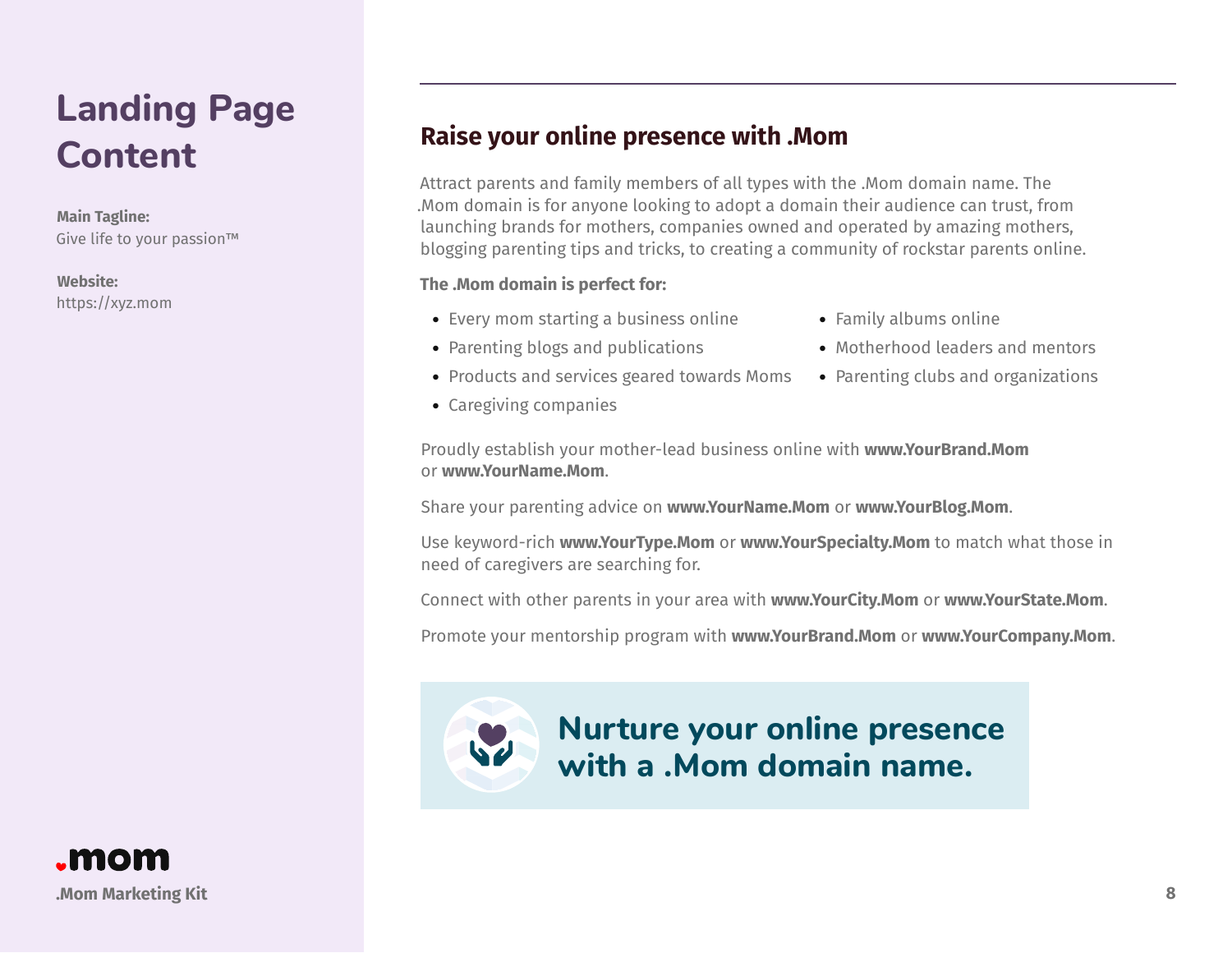## <span id="page-8-0"></span>**Top 5 ways to**

## **use .Mom Descriptive .Mom domains establish your amazing use .Mom domains establish your amazing use . mom-lead venture on a domain that builds trust.**

- www.YourBrand.Mom
- www.YourCompany.Mom
- www.YourLabel.Mom

## **2. Memorable .Mom domains make it easy for moms and dads to find your parenting advice and product**

- www.YourName.Mom
- www.YourBusiness.Mom
- www.YourBrand.Mom

## **3. Intuitive .Mom domains announce that your website will help your audience find a mentor they can look up to.**

- www.YourBlog.Mom
- www.YourCommunity.Mom
- www.YourBrand.Mom

## **4. Keyword-rich .Mom domains match what caregiving and babysitting customers are searching for.**

- www.YourType.Mom
- www.YourEvent.Mom
- www.YourStyle.Mom

## **5. Location-specific .Mom domains establish your parenting publication as the go-to resource in your area.**

- www.YourCountry.Mom
- www.YourCity.Mom
- www.YourState.Mom

**.Mom Marketing Kit 9**

"mom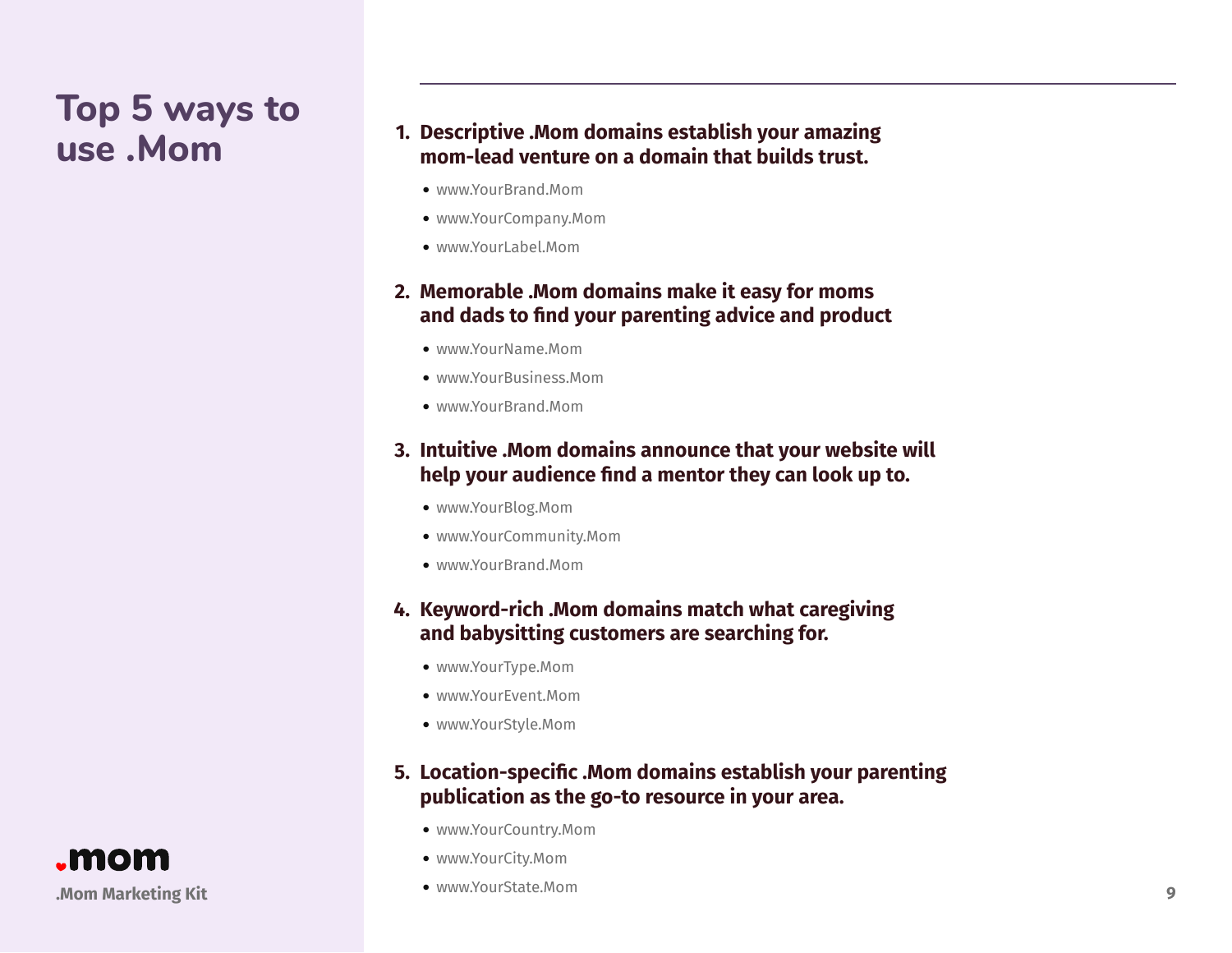## <span id="page-9-0"></span>**Email Content**

## **Dedicated Email Content**

#### **Subject: .Mom: Give life to your passion™**

Nurture your online presence with .Mom domains. From launching brands owned and operated by amazing mothers, to blogging about parenting hacks, to creating a community of rockstar parents online, the .Mom domain will help you create an online presence your audience can trust.

#### **Reasons to choose .Mom**

- Comforting .Mom domain names can create an online presence your audience can trust.
- Warm .Mom domains can show that your website will help your audience find a mentor they can look up to.
- Short .Mom domains can make your family's photo album website easy to find online.
- Keyword-rich .Mom domains can match what your customers are searching for.
- Location-specific .Mom domains can establish your parenting publication as the go-to resource in your area.

#### **Ways to use .Mom**

- Proudly establish your mother-lead business online with **www.YourBrand.Mom** or **www.YourName.Mom**.
- Share your parenting advice on **www.YourName.Mom** or **www.YourBlog.Mom**.
- Use keyword-rich **www.YourType.Mom** or **www.YourSpecialty.Mom** to match what those in need of caregivers are searching for.
- Connect with other parents in your area with **www.YourCity.Mom** or **www.YourState.Mom**.
- Promote your mentorship program with **www.YourBrand.Mom** or **www.YourCompany.Mom**.

Create a welcoming and warm website with .Mom.

**Register your .Mom domain now**

**.Mom Marketing Kit 10**

.mom